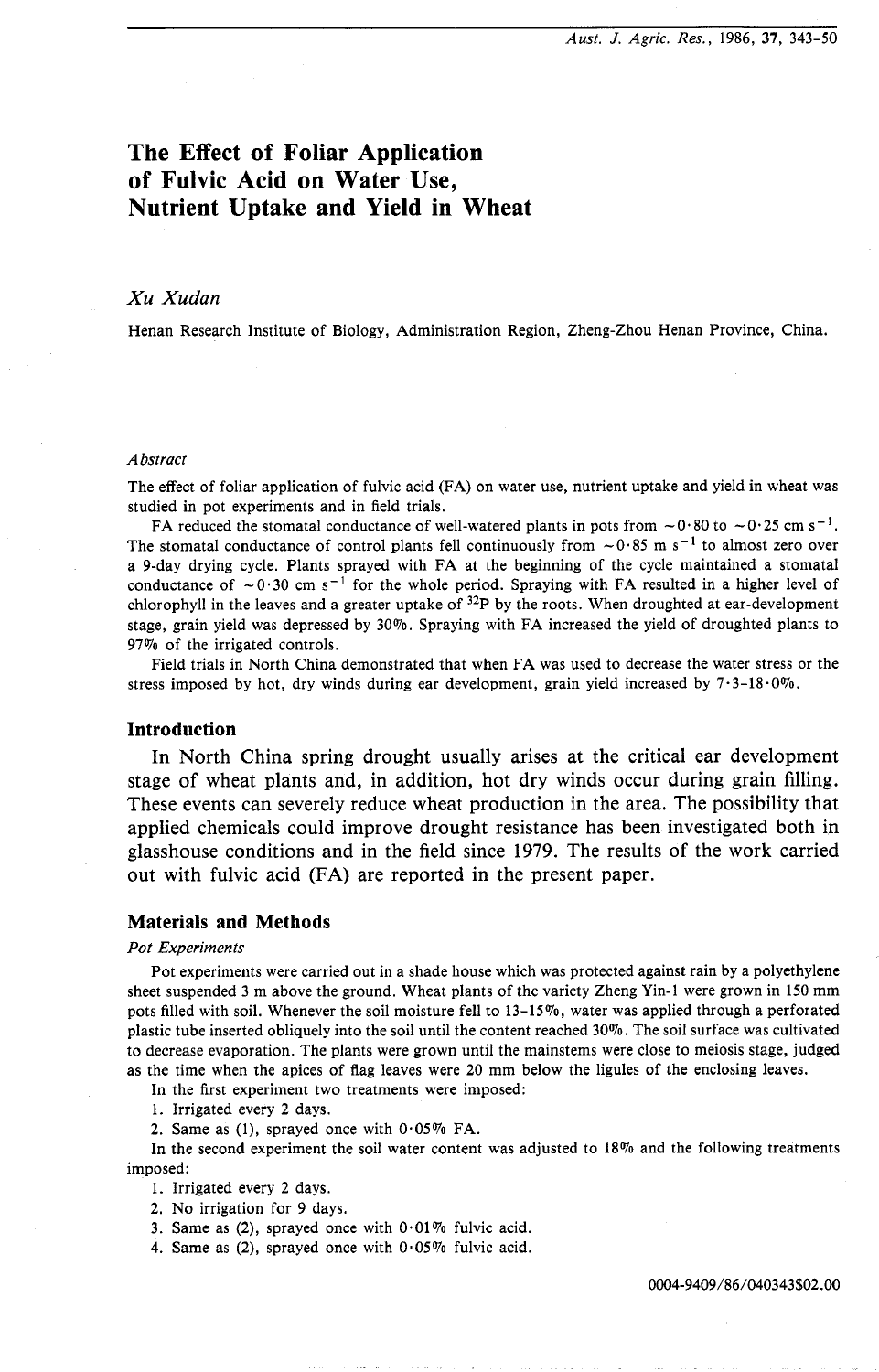At the end of the 9-day drought period all treatments were irrigated and managed in the same way until harvest. The experiment was repeated in 2 years with similar results. The results from one year are presented here.

The pots were weighed every day to determine the evapotranspiration rate. The stomatal conductance was measured early in the morning with a transient porometer (LI-700). Water potential was measured on fully expanded leaves which were cut off and placed immediately in a pressure bomb. The stomatal aperture was measured 2 days after the beginning of the droughting treatment by the impression method. The uptake of phosphorus by the root system was estimated by applying 250 ml of nutrient containing  $0.35 \mu C$  of  $32P$  to each of five pots. The plants were harvested 24 h later, ground and aliquots of the powder were counted in an autocounter, type JDC-152.

#### Wind-Tunnel Experiment

Wheat plants of the variety Zheng Yin-1 were grown in pots as for the previous experiment. FA was sprayed on the plants at early grain-filling stage. After 2 weeks the plants were placed in a wind tunnel and subjected to a wind of  $3.8 \text{ m s}^{-1}$  at a temperature of  $32-34^{\circ}$ C with a relative humidity of  $30\%$ for 1 day. At the end of the day measurements of relative water content, chlorophyll content and evapotranspiration were made.

## Fulvic Acid (FA)

Fulvic acid was prepared by the Henan Institute of Chemistry. Weathered coal was extracted with 1 M HC1 and purified by passing the extract through cation exchange resin columns. The elemental composition was C,  $55.8\%$ ; H,  $1.8\%$ ; O,  $40.9\%$ ; N,  $1.2\%$ ; S,  $0.3\%$ . The distribution of oxygen containing functional groups in the FA (m.e.) was as follows: total acidity, 9.4; COOH, 8.45; OH,  $0.95; C = O$ , 2.24; C-OCH<sub>3</sub>,  $0.0023$ .

#### Field Experiments

In 1982 field experiments were carried out at 27 sites in Henan Province. Seed was sown at the rate of 120 kg ha<sup>-1</sup> between the beginning of October and mid-November 1981. The soil preparation, fertiliser application and wheat varieties used were representative of those used in the province. FA was sprayed at boot stage (5-15 April) or early grain-filling stage (5-10 May 1982) at a rate of 600 g ha<sup>-1</sup> at a concentration of  $0.4\%$ . The FA spray was applied at a higher concentration in the field than in the pot experiments to reduce the volume of water which had to be transported.

## **Results**

## *Pot Experiments*

## *Stornatal conductance and transpiration*

The foliar application of FA to irrigated plants caused partial closure of the stomata, and the FA treatment had a lower stomatal conductance than the unsprayed control for a period of 13 days (Fig. 1). Two days after treatment the stomatal aperture of the sprayed plants was  $0.6 \mu m$  compared with  $2.2 \mu m$  for the control.

When plants were sprayed at the beginning of a 9-day drought period, the stomatal conductance initially fell below that of the droughted control and a steady level of between  $0.2$  and  $0.4$  cm s<sup>-1</sup> was maintained over the period (Fig. 2). In the control plants the stomatal conductance fell steadily as the plants dried, and by day 5 it was lower than that of the sprayed plants. At the end of the 9-day drying cycle, the leaves of plants, which had been sprayed with FA, had a higher relative water content and a higher water potential than the droughted controls (Table 1).

### *Chlorophyll Content of the Leaves*

The leaves of wheat plants that had been under the drought treatment became yellow. Spraying with FA alleviated or prevented the yellowing, as evidenced by the chlorophyll analysis of flag leaves collected at the end of the 9-day period (Fig. **3).**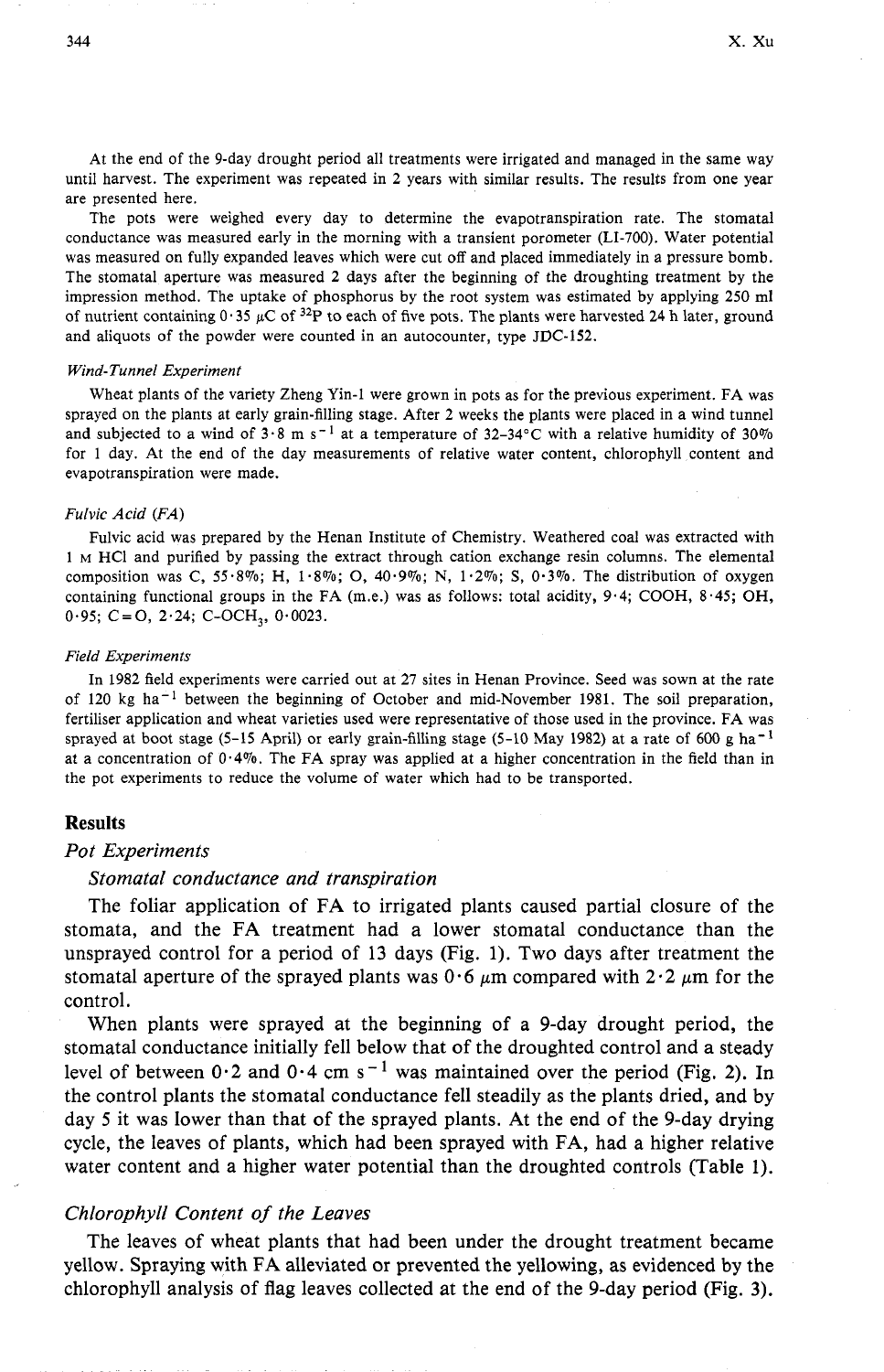



|  | Table 1. Effect of spraying FA on the water status   |  |
|--|------------------------------------------------------|--|
|  | of wheat leaves at the end of a 9-day drought period |  |
|  |                                                      |  |

|                              | content of leaves<br>(0, 0) | Relative water Water potential<br>of leaves<br>(bar) |
|------------------------------|-----------------------------|------------------------------------------------------|
| Drought control<br>Drought + | 64.9                        | $-15$                                                |
| $FA(0.05)\%$                 | 70.6                        | $-11$                                                |
| Irrigated                    | 79.8                        | $-8$                                                 |

The effect persisted for a relatively long time period, and both leaf water content and chlorophyll content were higher in the sprayed plants than the drought controls at the middle of the grain filling stage.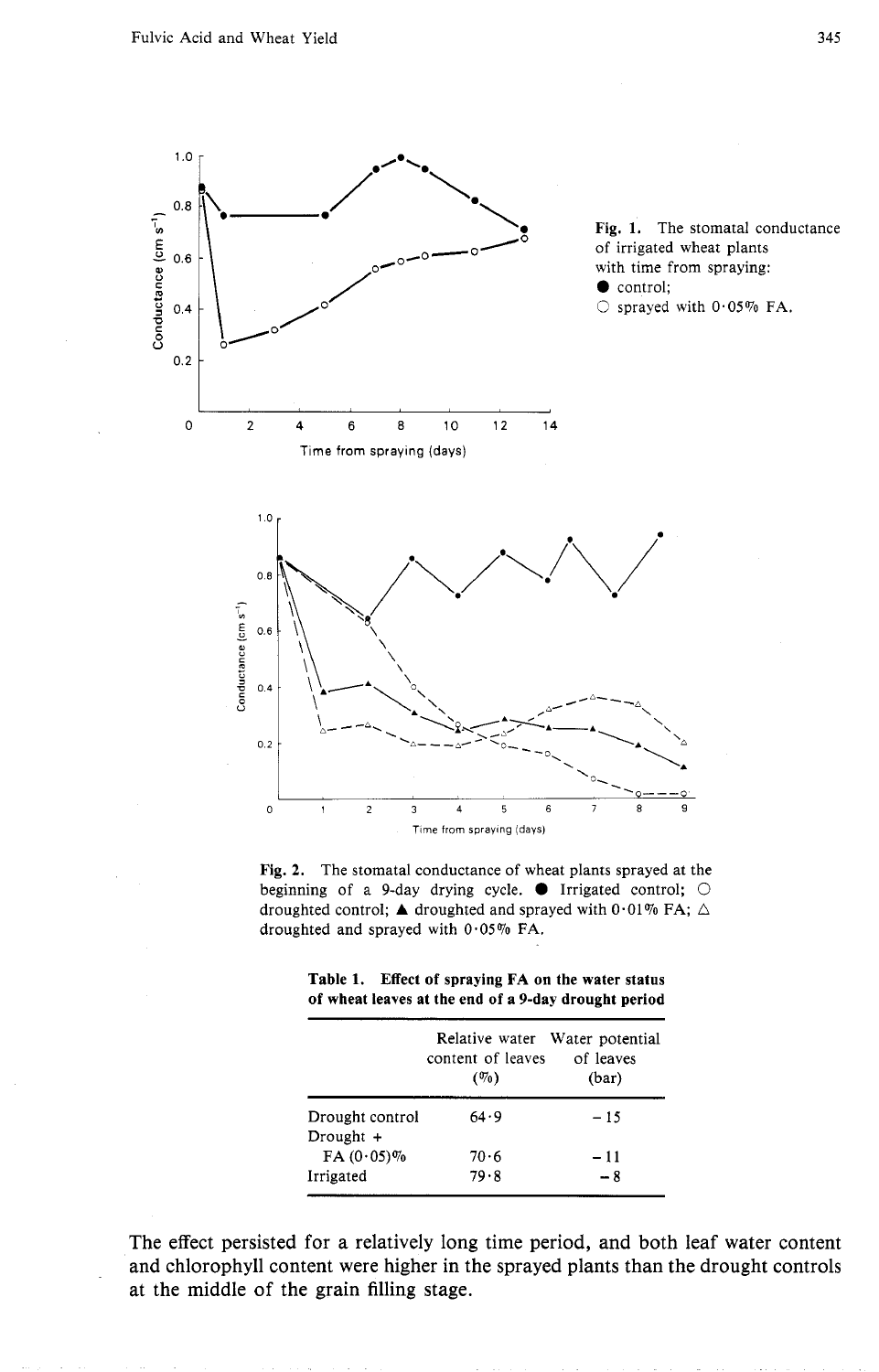# *Uptake of* <sup>32</sup>*P by the Roots*

The total amount of  $32P$  taken up by the plants after 48 h was greater for the sprayed plants than for the droughted treatment, the differences being more pronounced in the older leaves (Table 2).



**Fig. 3.** Chlorophyll content of wheat leaves sprayed with FA, measured 9 days after the commencement of drought. 1, Irrigated control; 2, droughted control; 3, droughted and sprayed with  $0.01\%$  FA;

4, droughted and sprayed with  $0.05\%$  FA.

| Table 2. Effect of spraying $FA$ on the absorption of $32P$ by the roots |
|--------------------------------------------------------------------------|
| of droughted wheat plants                                                |

Unit: disintegrations per min (dpm)

|              |      |  | leaf leaf leaf | Ear Stem Flag 2nd 3rd Total Per      | cent |
|--------------|------|--|----------------|--------------------------------------|------|
| Control      | 7514 |  |                | $6879$ 1203 954 173 16723 100.0      |      |
| $FA(0.01\%)$ | 9804 |  |                | 6779 1150 1103 313 19149 114.5       |      |
| $FA(0.05\%)$ |      |  |                | 9076 10366 1800 1474 827 23543 140.8 |      |

# *Yield Components*

Droughting at the critical developmental stage reduced the yield per pot by 30% (Table 3). Ear number was susbtantially reduced, while there was a marginal reduction in grain number per ear which was partially offset by an increase in 1000 grain weight. Spraying droughted plants with  $0.05\%$  FA increased the yield per pot to 97% of the irrigated controls by increasing the number of ears per pot and the<br>
number of grains per ear.<br> **Table 3.** Effect of spraying FA on grain yield of pot-culture wheat plants<br>
Freatment Ear No. of No. of Percent number of grains per ear.

**Table 3. Effect of spraying FA on grain yield of pot-culture wheat plants** 

| Height Length<br>spikelets<br>of fertile<br>grains<br>ears<br>grain<br>(g<br>spikelets<br>(cm)<br>(cm)<br>weight<br>per pot<br>per ear<br>per ear<br>per pot)<br>69.5<br>$9-4$<br>78.1<br>$13 \cdot 0$<br>17.8<br>33.7<br>34.2<br>15.0 | (90) |
|----------------------------------------------------------------------------------------------------------------------------------------------------------------------------------------------------------------------------------------|------|
| Irrigated                                                                                                                                                                                                                              |      |
|                                                                                                                                                                                                                                        | 100  |
| Drought<br>66.5<br>control<br>9.7<br>8.8<br>18.0<br>68.4<br>31.6<br>37.9<br>$10-5$                                                                                                                                                     | 70   |
| Drought $+$                                                                                                                                                                                                                            |      |
| $FA(0.01\%)$<br>66.9<br>9.7<br>9.2<br>74.3<br>17.8<br>36.9<br>40.3<br>13.6                                                                                                                                                             | 90   |
| Drought +                                                                                                                                                                                                                              |      |
| $FA(0.05\%)$<br>66.3<br>10.0<br>9.2<br>18.8<br>76.5<br>40.9<br>38.9<br>14.5                                                                                                                                                            | 97   |

The number of grains per spikelet for each spikelet position on the mainstem ear is shown in Fig. 4 for the four treatments. The difference between the seed numbers per ear was much greater for mainskm ears than for the average of all ears in the pot.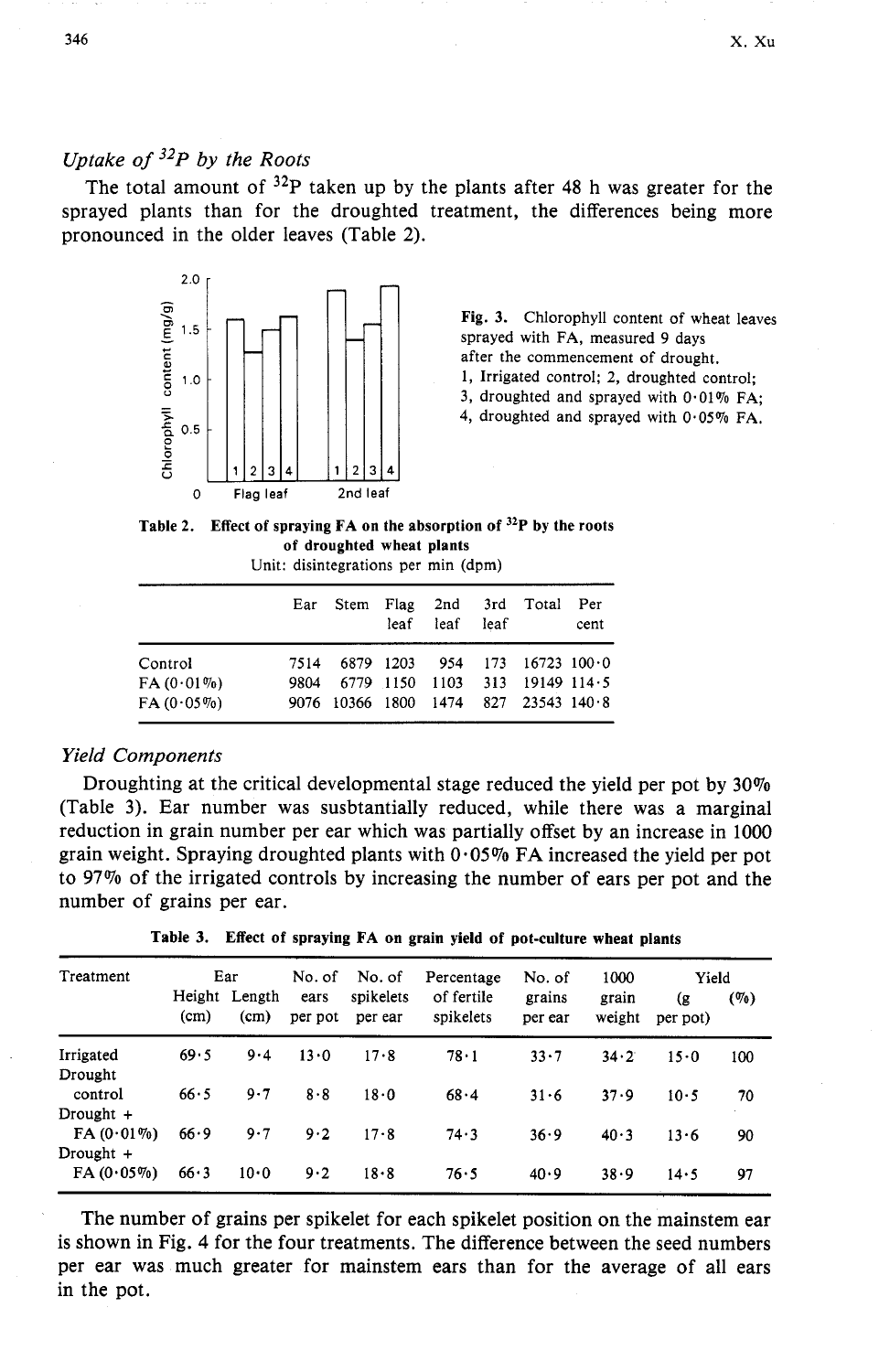## *Effect of Spraying FA on Resistance to Hot-dry Wind*

Spraying with FA increased the resistance to hot-dry winds. The flag leaves of sprayed plants had higher water and chlorophyll contents than unsprayed plants (Table **4).** Damage to the leaves of unsprayed plants resulted in a drop in evapotranspiration, while a high rate was maintained in the leaves of the sprayed plants.



**Fig. 4.** The distribution of seed in the mainstem ears of plants undergoing four treatments. **0** Irrigated control;  $\circlearrowright$  droughted control;  $\triangle$  droughted and sprayed with 0.01% FA;  $\triangle$  droughted and sprayed with  $0.05\%$  FA.

 $32P$  was applied to the pots after the hot dry wind treatment, and the levels of activity in the plant parts were measured **48** h later. The radioactivity in the ears of FA-treated plants was **20** times greater than that in the unsprayed control, although the difference in the stem was slight, indicating that the difference in transport of  $32P$  into the ears was very great (Table 5).

|                    | Relative<br>water content<br>of flag<br>leaves<br>$($ %) | Chloride content<br>(mg/g)<br>dry weight) | Evapo-<br>transpiration<br>rate<br>$(pot^{-1} day^{-1})$ |
|--------------------|----------------------------------------------------------|-------------------------------------------|----------------------------------------------------------|
| Drought<br>control | 67.2                                                     | 0.45                                      | 249                                                      |
| $FA(0.05\%)$       | 70.2                                                     | 0.53                                      | 279                                                      |

**Table 4. Influence of spraying FA on some of the physiological characteristics in plants subjected to simulated hot-dry wind** 

# *Application of FA in the Field*

Encouraged by the results of the pot experiments, field experiments were carried out at different places in Henan Province. The spring drought and hot-dry wind were more serious in **1982** than usual. The average rainfall in the province during the growing season was **11** mm, which was only **21%** of the long-term mean. The pan evaporation ranged from **184** to **240** mm at the various sites.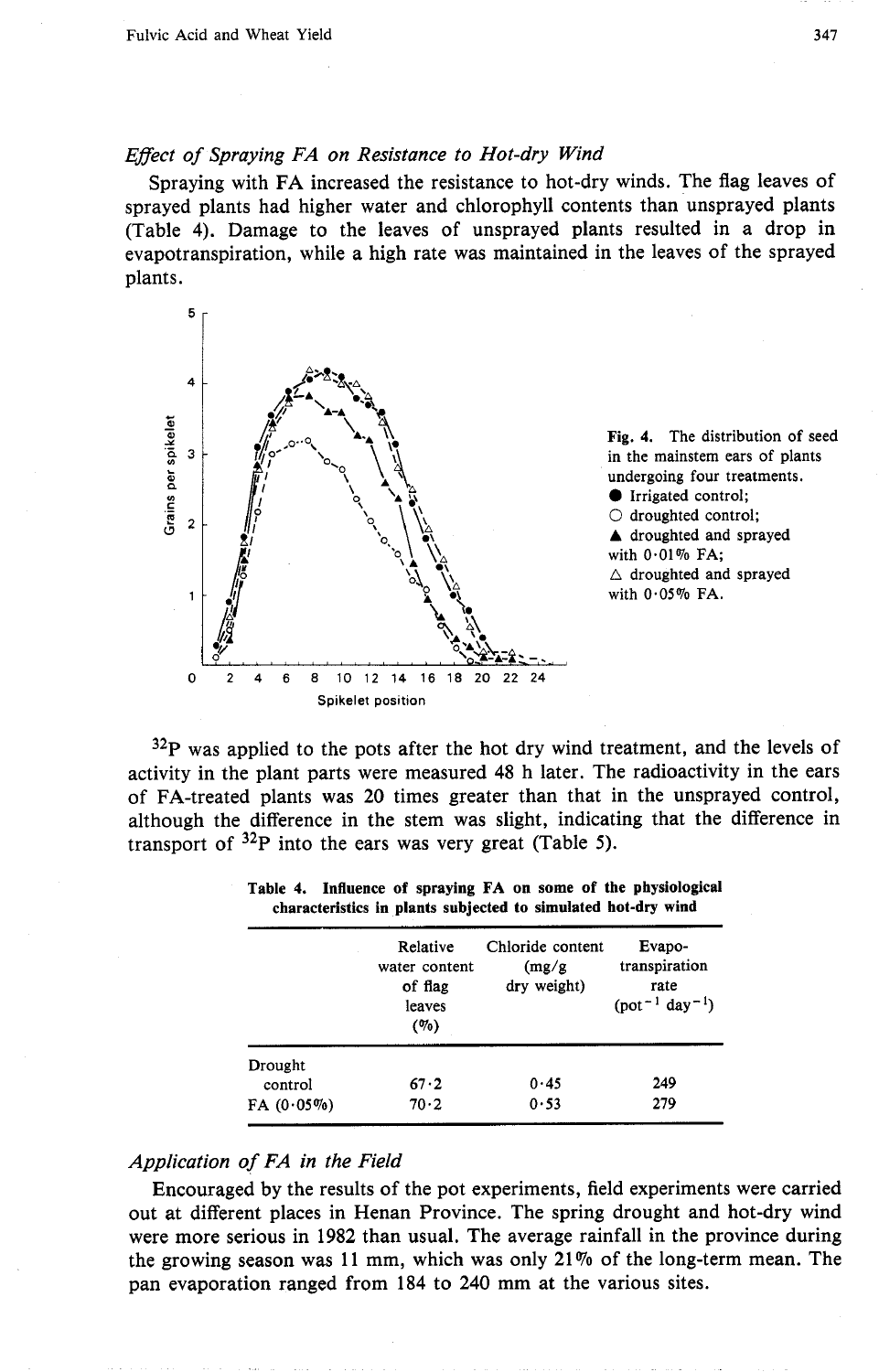The application of FA increased grain yield under all conditions (Table 6), but the effect was greater when sprayed at boot stage than when sprayed at early grainfilling stage. The increase persisted over plots with widely different yield levels, but it was higher on a percentage basis on plots which had a lower yield level.

|                                   | Ear | Flag Flag-1 Flag-2 Stem Total |                 |                 | Per<br>cent |
|-----------------------------------|-----|-------------------------------|-----------------|-----------------|-------------|
| Control<br>$FA(0.05\%)$ 7730 3865 | 302 | 720 1168<br>947               | 755 21532 34829 | 276 19170 21636 | 100<br>-161 |

| Table 5. The effect of spraying $FA$ on the uptake of $32P$ by plants |
|-----------------------------------------------------------------------|
| exposed to 1 day of hot-dry wind                                      |
| Unit: dpm                                                             |

It is interesting to note that very strong hot-dry winds prevailed over the period 21-25 May 1982, with the temperature at midday reaching  $38^{\circ}$ C. The ears and flag leaves of control plants turned yellow and became dry, whereas those in FA-treated plots remained quite green. The difference in yield between FA-treated and control plants could easily be accounted for by the mitigation of senescence by FA spraying.

| Table 6. | The effect of spraying $FA(0.04\%)$ on the yield of wheat in the field at a range of sites having<br>different vield potentials |                                      |
|----------|---------------------------------------------------------------------------------------------------------------------------------|--------------------------------------|
|          | Sprayed at boot stage                                                                                                           | Sprayed at early grain-filling stage |

| Yield level<br>(kg/ha) | Number<br>of exp.  |      | Sprayed at boot stage<br>Average seed yield<br>(t/ha) |                    | Number<br>of exp. |      | Sprayed at early grain-filling stage<br>Average seed yield<br>(t/ha) |                    |
|------------------------|--------------------|------|-------------------------------------------------------|--------------------|-------------------|------|----------------------------------------------------------------------|--------------------|
|                        | sites <sup>A</sup> | CK   | FA                                                    | $\%$ of<br>control | sites             | CК   | FA                                                                   | $\%$ of<br>control |
| < 1500                 | 5                  | 1.08 | $1 - 27$                                              | 118                | 4                 | 1.22 | 1.36                                                                 | 112                |
| 1500-3000              | 8                  | 2.33 | 2.68                                                  | 115                | 4                 | 2.52 | 2.82                                                                 | 112                |
| 3000-4500              | 6                  | 3.84 | 4.23                                                  | 110                | 7                 | 3.89 | 4.24                                                                 | 109                |
| >4500                  | 6                  | 5.76 | 6.30                                                  | 109                | 6                 | 6.07 | 6.51                                                                 | 107                |

<sup>A</sup> The plot area was  $33.3 \text{ m}^2$ ; the replication was 3 or 4 at each site.

In 1983 and 1984 FA spraying was carried out on about 30000 ha. In 1983, in which there was neither a spring drought or hot-dry wind, the application of FA increased the yield by  $6.8\%$ . In 1984 there was a slight spring drought, but no hotdry wind and the spraying of FA increased yield by  $8.7\%$ .

# **Discussion**

Agronomists and plant physiologists agree that there is a particular stage of development of the wheat plant which is very sensitive to water stress. Drought at this stage causes the destruction of the flowers and the developing pollen, so that the seed number per ear is reduced (Bierhuizen 1976; Morgan 1980). Droughting at the sensitive stage caused a decrease of  $30\%$  in grain yield in the pot experiment.

Foliar application of FA improved the drought resistance of wheat, and this was associated with partial closure of the stomata, which reduced transpiration loss and raised the water potential during the period of flower development. FA also slowed down leaf senescence, and leaf function was maintained for a longer period. During

348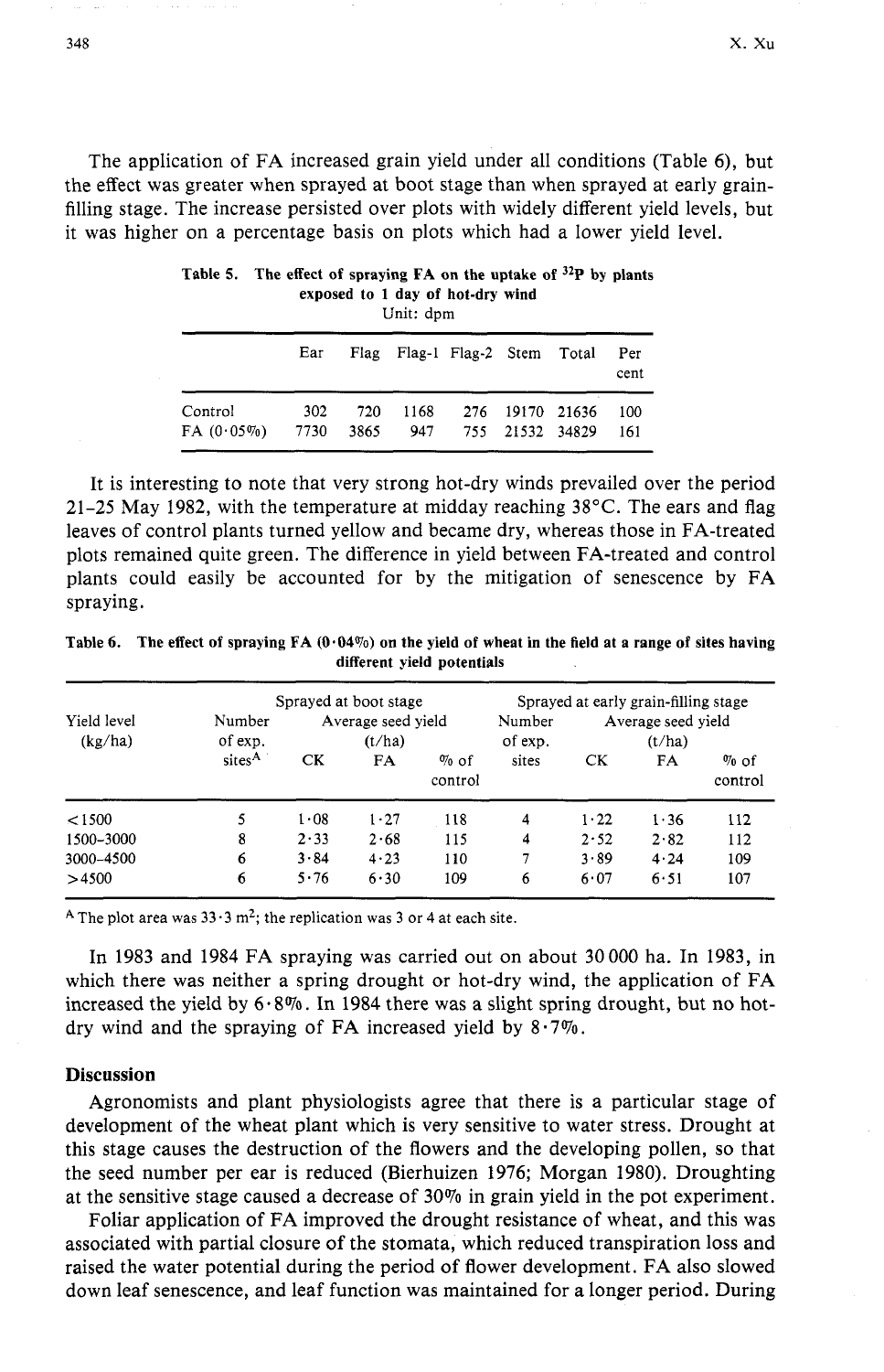exposure to hot-dry winds, the evapotranspiration rate of sprayed plants was higher than that of the unsprayed control. This seemed to be due to reduction in function of the leaves of control plants which were obviously damaged. Spraying with FA enhanced root activity, and there was an increase in ion uptake. FA application also resulted in the maintenance of a high rate of transport of phosphorus to the grains, which presumably was accompanied by a high rate of transport of organic substances.

That stomatal conductance and transpiration could be decreased by humic substances has been reported recently (Molho *et al.* 1981; Mei and Yang 1983), but previous experiments were not carried out on intact plants or used in crop production, nor had the possibility that FA spraying might enhance the activity of roots been investigated systematically.

Hot-dry wind during flower development is a danger to wheat production in China, U.S.A., Australia and other arid countries. In our experiments with a hotdry wind simulator, the wheat plants which were sprayed with FA maintained a higher water and chlorophyll content than the control and root absorption rate was higher. The loss of grain number due to hot-dry winds at booting can be reduced by spraying with FA.

Since the discovery of the antitranspirant effect of phenylmercuric acetate (Zelitch 1961; Zelitch and Waggoner 1962), many studies have been carried out to find the ideal antitranspirant (Gale and Hagan 1966; Zelitch 1969; Davenport and Hagan 1975; Davenport 1977; De 1978; Das and Raghavendra 1979). Some advances have been made, but antitranspirants have not been applied on a large scale to field-grown crops (National Academy of Science USA 1974; Das and Raghavendra 1979; Kramer and Kozlowski 1979; Agepati 1981; Xu 1983). Compared with the other chemicals used, FA is very cheap and non-toxic, and no pollution problems will be caused by its extensive use. As FA has been shown to improve yield under a range of climatic conditions, it should have widespread application in field crop production. The mechanism of action of FA should be further investigated.

#### **References**

- Bierhuizen, J. F. (1976). Effect of sensitive period. In 'Water and Plant Live'. (Ed. 0. L. Lange.) (Springer-Verlag: Berlin.)
- Das, V. S. R., and Raghavendra, A. S. (1979). Antitranspirants for improvement of water use efficiency of crops. *Outlook on Agriculture* **10,** 92-8.
- Davenport, D. C. (1977). Reducing transpiration to conserve water in soil and plants. *Calif. Agric.* **31,**  40-1.

Davenport, D. C., and Hagan, R. M. (1975). Role of antitranspirant in arid agriculture. In 'Physiological Aspect of Dryland Farming'. (Ed. U.S. Gapta.) (Oxford and IBH Publ. Co: New Delhi.)

De, R. (1978). Effect of mulches and kaolin foliar spray on wheat yield in drylands. *Indian J. Agric. Sci. 48,* 334-6.

Gale, G., and Hagan, R. M. (1966). Plant antitranspirants. *Annu. Rev. Plant Physiol.* **17,** 269-82.

Kramer, P. J., and Kozlowski, T. T. (1979). 'Physiology of Woody Plants.' (Acad. Press: New York.) Mei Hui-shung, and Yang Jian-jun (1983). **A** comparative study of inhibiting stomatal opening between the humate and photohormones. *Acta Phytophysiologia Sinica* **9,** 143-50.

Molho, D., Carbonnier, J., Jossang, P., Cailleaux, P., Girand, M., and Valla, A. (1981). Cationcomplexing agents and stomatal transpiration in cut barley leaves. In 'Abstr. 13 Int. Bot. Congr.' p. 8. (Sydney.)

Agepati, S. R. (1981). Improvement of water use efficiency by antitranspirants. In 'Abstr. 13 Int. Bot. Congr'. p. 8. (Sydney.)